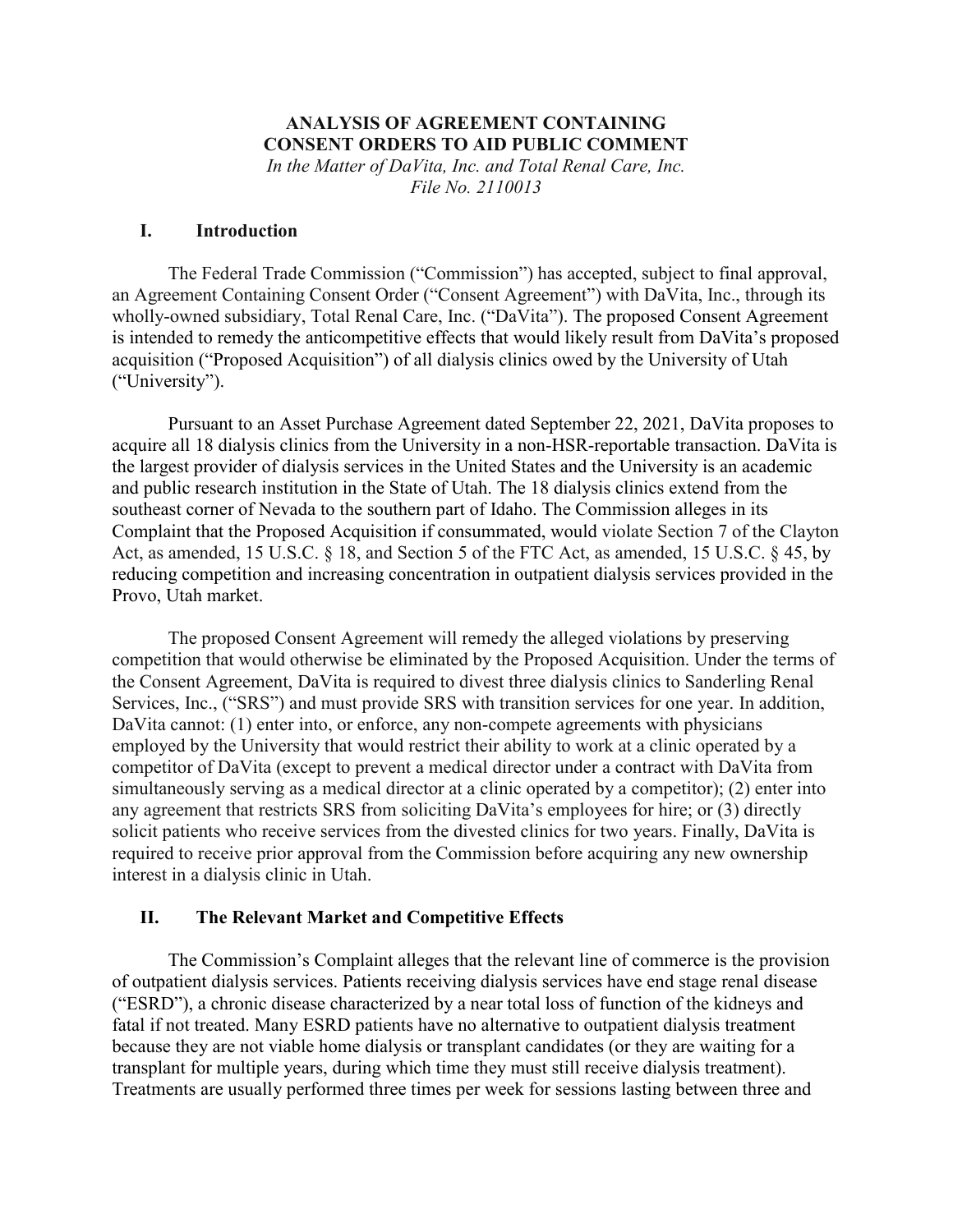four hours. According to the United States Renal Data System, there were over 555,000 ESRD dialysis patients in the United States in 2018.

The Commission's Complaint also alleges that the relevant geographic market in which to assess the competitive effects of the Proposed Acquisition is the greater Provo, Utah area. Specifically, the market is centered on Provo, Utah and extends north to Orem, Utah and south to Payson, Utah. The market is defined by the distance ESRD patients will travel to receive reoccurring treatments. Because ESRD patients are often suffering from multiple health problems and may require assistance traveling to and from the dialysis clinic, patients cannot travel long distances to receive treatment. Accordingly, most patients are unwilling or unable to travel more than 30 minutes or 30 miles for treatment, although travel times and distances may vary by location.

Dialysis providers seek to attract patients by competing on quality of services. To some extent, the providers also compete on price. Although Medicare eventually will cover all ESRD patients' dialysis costs, there is a 30-month transition period where commercially insured patients' costs are covered by their insurers, which compensate the providers at competitively negotiated rates.

In the greater Provo market, there are only three providers: The University (which has three clinics), DaVita (four clinics) and Fresenius Medical Care (one clinic). Therefore, the University and DaVita directly and substantially compete in the relevant market as the two largest providers, and DaVita would own seven of the eight clinics in the region. The Proposed Acquisition would eliminate competition between DaVita and The University in the relevant market for outpatient dialysis services, increasing the ability to unilaterally raise prices to thirdparty payers and decreasing the incentive to improve the quality of services provided to patients.

### **III. Entry**

Entry into the outpatient dialysis services market in the greater Provo, Utah area would not be likely, timely, or sufficient in magnitude, character, and scope to deter or counteract the anticompetitive effects of the Proposed Acquisition. The most significant barrier to entry is contracting a nephrologist with an established referral base to serve as the clinic's medical director. The Department of Health and Human Services requires that each dialysis clinic must have a nephrologist as a medical director. Locating a nephrologist is difficult because clinics typically enter into exclusive contractual arrangements with a nephrologist who is paid a medical director fee. Finding patients may also be difficult if the nephrologist does not have local ties, as most nephrologists typically refer their patients to the clinic where they serve as medical director. Moreover, the area itself must have a low penetration of dialysis clinics and a high ratio of commercial to Medicare patients to attract entry.

#### **IV. The Agreement Containing Consent Order**

Section II of the Proposed Order requires that DaVita divest the three University clinics in the greater Provo market to SRS, including all of the assets necessary for SRS to independently and successfully operate the clinics, which include, among other things, all leases